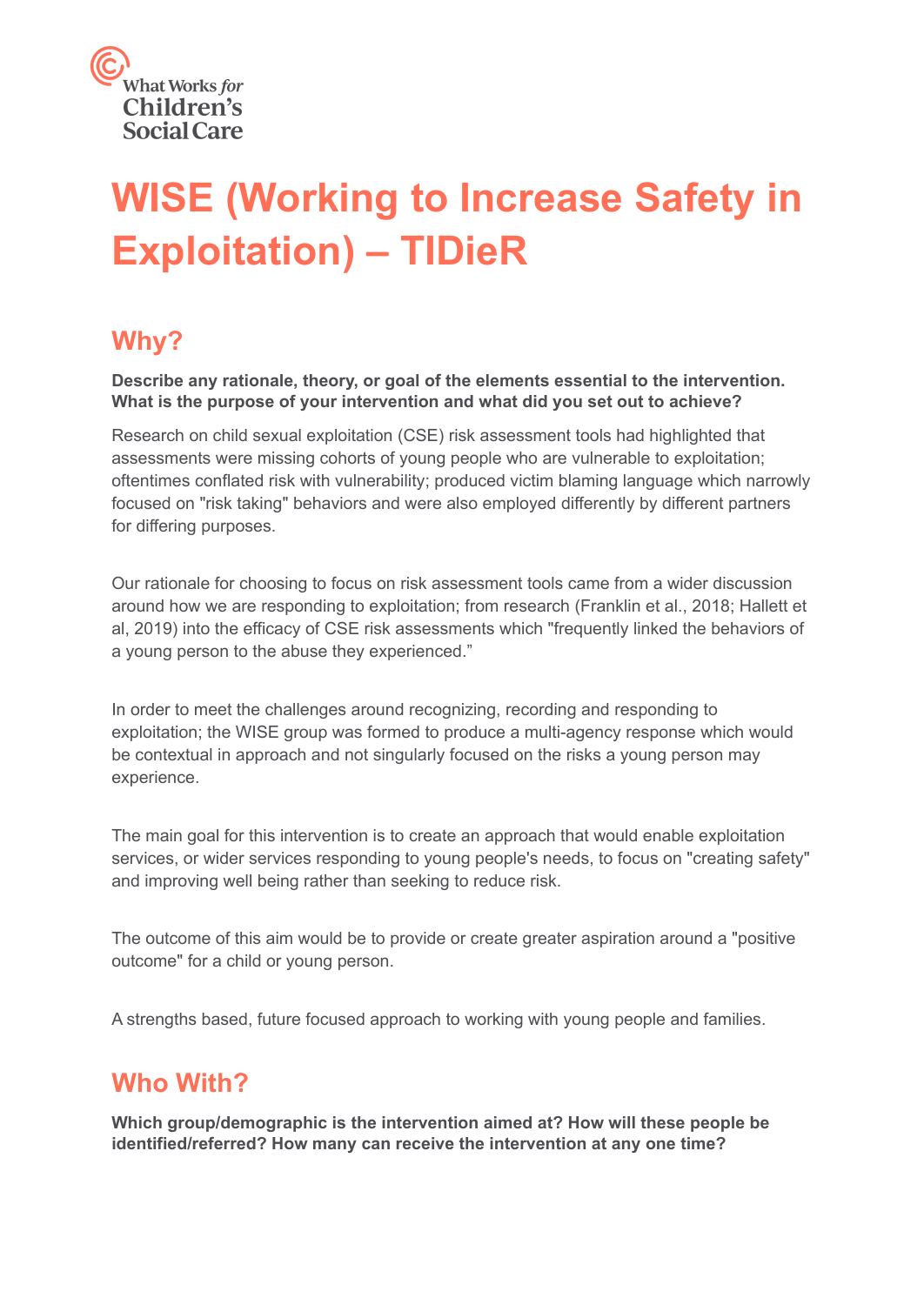

The assessment and intervention consists of working with professionals [social workers, police & third sector partners] to inform practice with young people (broadly aged between 11yrs and 18 yrs) who are being exploited or targeted for exploitation.

Professionals completing the assessment will be experienced social workers who understand the impact of trauma, adolescent development, exploitation and context on young people, however other professionals may support the assessment process. They will be compiled by professionals who have completed specific training for completing the assessment prior to undertaking it.

Young people being exploited or groomed for exploitation are often adolescents, but expected to be between the ages of 11-18 yrs, however there may be exceptions to this, especially in cases where children have disabilities or are looked after.

While the intervention will be delivered in Greater Manchester only, it is not designed to be geographically based and therefore would be able to be lifted and used in other locations.

## **What?**

**Describe what will be done with the recipients. The activities of the intervention. Attach or refer to any relevant materials or procedures that are required for delivery.**

Different versions of the intervention will be piloted, with the intervention being continually refined. To begin with, two versions will be piloted in two different local authorities. Central to both versions of the intervention, is taking strengths based, systemic and future focused approach to working with young people and families.

In more detail, this will aim to encourage the assessment process to:

- Focus on safety rather than risk
- Involve more reflection on the part of the social worker
- Take into account the role of the perpetrator more than previous tools
- Take into account the different demographic characteristics and identities of young people more and how intersecting identities may influence how they young person is responded to by professionals
- Increase the sense of professional accountability, encouraging social workers to consider how their decisions may influence the child's safety
- Shift from passive recording to a more active model
- Involve a (brief) narrative based assessment rather than a simplistic coding (high/medium/low risk)

#### **Stockport version**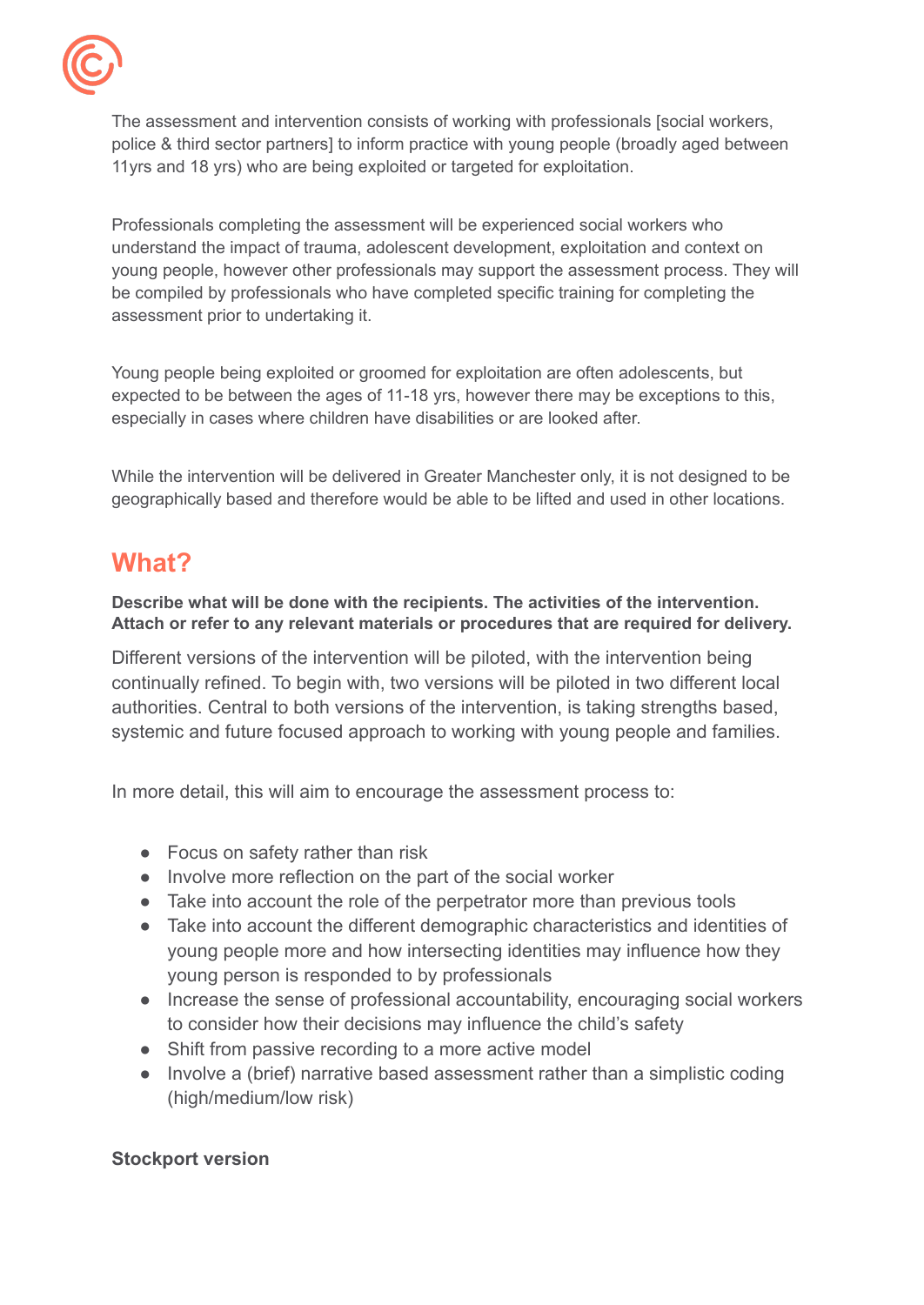

In Stockport, the pilot intervention will be delivered through a new template which embodies these above characteristics, and facilitates

There are five components to the form:

- 1) Training delivered to social-workers and supporting professionals. The precise format has yet to be defined, but will begin with a one-to-one online mentoring approach that focuses on both theoretical and practical elements of the new approach, including the use of a new template form template. This will be in addition to existing complex safeguarding training. A package will be developed, tailored to the local area.
- 2) The new form template ("Working title") that embodies the above principles. This will be completed by the social worker, with relevant input from the young person and other key stakeholders.
- 3) Support planning. Following the completion of the new form template, a detailed support plan will be developed by the social worker.
- 4) There will also be a narrative based assessment which identifies if the young person is experiencing abuse or exploitation, whether they are at risk of abuse or exploitation or whether there is no known risk/or the risk is manageable.
- 5) Stability will also be assessed in regards to the young person's systemic needs (from a professional perspective). This will include a narrative about the level of stability experienced in the home, school environments and the professionals working with the young person.

## **Who by?**

The dynamic meeting will consist of multi-agency professionals (social workers, police, health & third sector partners, education where possible) to inform practice with young people (broadly aged between 11yrs and 18 yrs) who are being exploited or targeted for exploitation. The meeting is not a duplication of a meeting, but an attachment to existing processes.

Professionals completing the tool, which is the product of the meeting (the data capture), will be experienced social workers who understand the impact of trauma, adolescent development, exploitation and context on young people, however other professionals may support the assessment process. They will be completed by professionals who have completed specific training for completing the assessment prior to undertaking it.

Though adopting differing approaches, Salford and Stockport are underpinned by the same key theories and projected outcomes. They are aligned to one another. The process of delivery is different.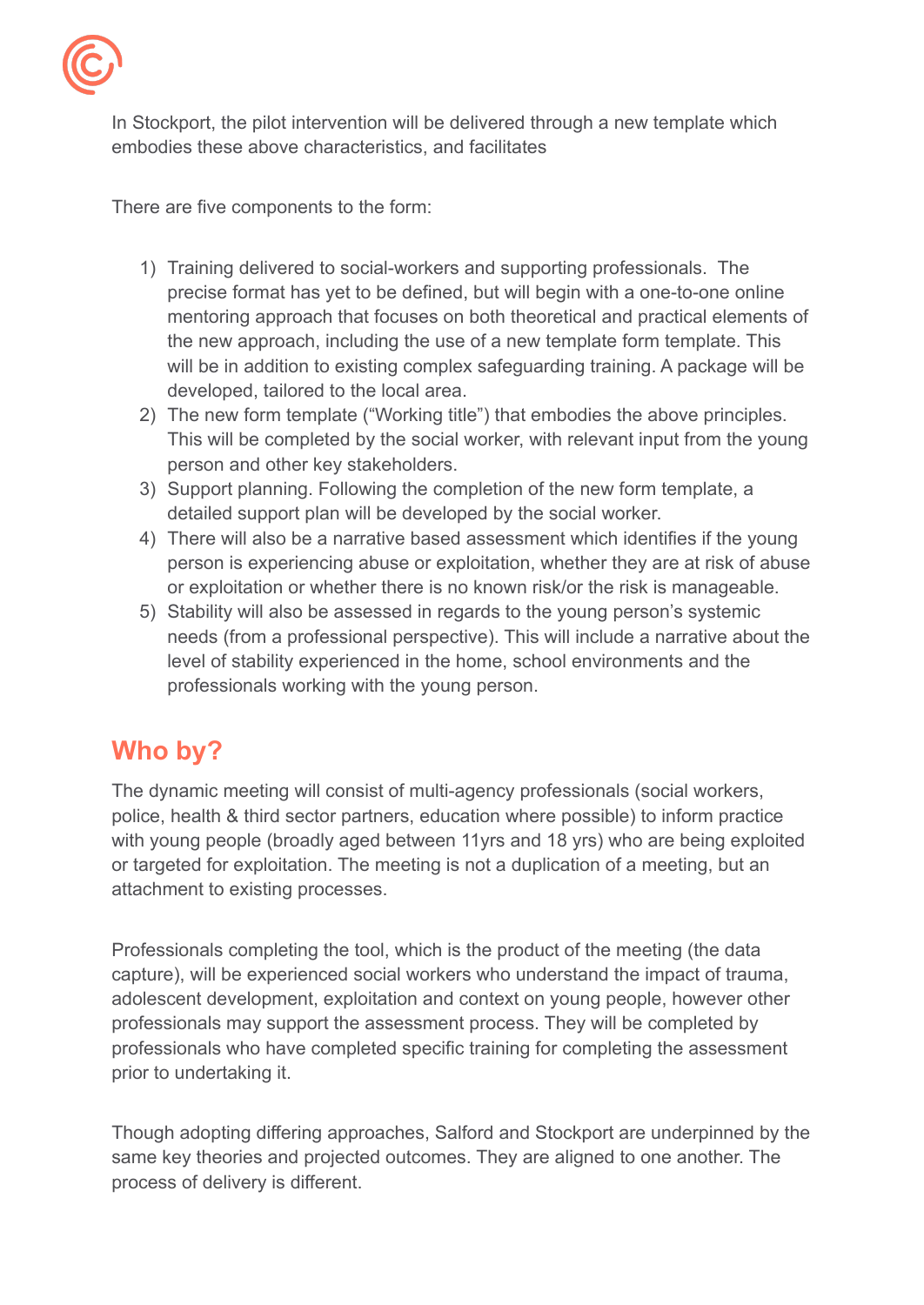

Salford's objectives embody those characteristics listed above, and facilitates the same five components being met as Stockport (also referred to above).

For the initial pilots, the training to the professionals will be provided by the WISE team.

For the roll out, following the initial pilot, regional infrastructure will be used that goes beyond the individual local authorities. For example, the police force acts as a boundary for Greater Manchester. There will be a train-the-trainer model, in which the WISE team will train people to be able to sustain it locally.

The core WISE team is made up of a working partnership between Greater Manchester Complex Safeguarding Hub, The Children's Society and Listen Up (Listen Up coordinates the partnership on behalf of the WISE's core members). The Centre of expertise on child sexual abuse supported the initial practice based research element to WISE.

The WISE partnership will design the initial training. The CS hub, going forward, will provide the training, keep it updated, and quality assurance of the implementation of the model.

The hub consists of practitioners who are experts in the field and have an overview of contemporary practice and current trends.

#### **How?**

**Describe the mode of delivery, such as; in-person, by phone, online etc and if it is provided 1-2-1 or in groups.**

As outlined above, for the pilot, the training will be delivered online as a group and one-to-one, local authority based sessions will also be provided to answer questions and explore progress. There is not a concrete plan for how the training will be delivered beyond the pilot phase, as the aim is to tailor it to the needs of the individual areas.

## **Materials**

**Describe any informational or other materials used during the intervention.**

**Stockport version**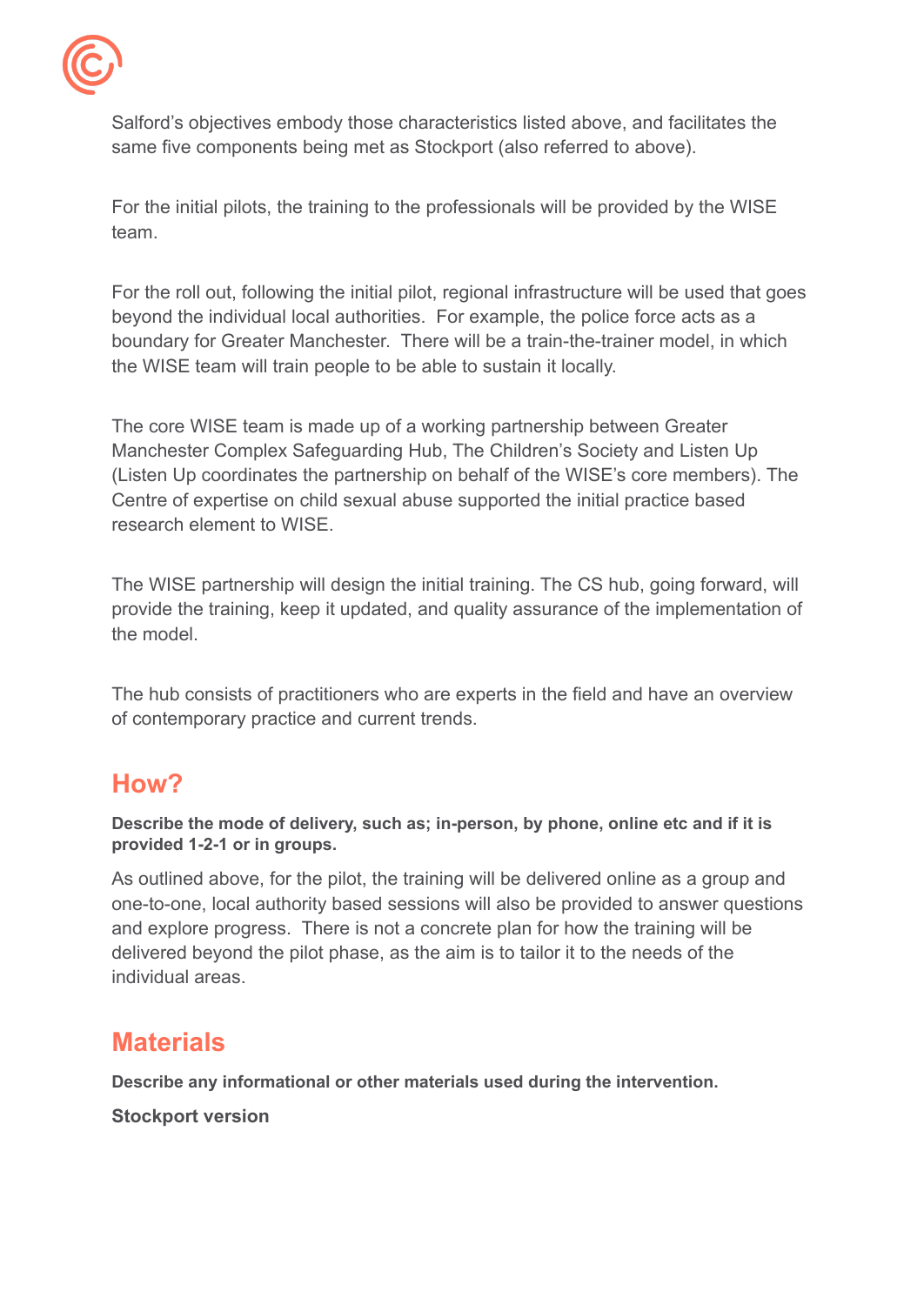

- The 'Keeping Young People Safe: Pen Picture/Passport' tool and assessment developed by WISE, which will be used in practice
- Written summary guidance to provide support to trained professionals implementing the new approach
- Training resource

#### **Stockport version**

- RISE meetings (the dynamic meeting) template and subsequent pen picture will be developed by WISE, which will be used in practice
- Written summary guidance to provide support to trained professionals implementing the new approach
- Training resource (as above)

#### **Where?**

**Describe the location and any relevant features, such as; access, privacy and availability of child care.**

The initial phase of the project involves trialling our approach with two similar interventions, in Stockport and Salford. The intervention is designed to be delivered within existing teams working with CSE and complex safeguarding.

The training will be delivered online but due to the highly sensitive nature of the potential discussions, both parties will be given guidance to be based in locations where others would not be able to over-hear the discussion

Both LAs will be responsible for providing secure formats for discussions given the sensitive and confidential nature of the topic area. Personal/identifying information will not be shared with WISE

Paper versions of the form will be completed by the social worker working with the young person. The data from these forms will then be entered into the local authorities and will be embedded into their integrated children's systems (ICS). This facilitates the secure storage of the document which should be kept confidential.

In terms of participation and third party confidentiality, a key priority is how and where we include parents and young people's ability to be at the forefront of this process. This will form part of the training delivered to professionals.

#### **When and How Much?**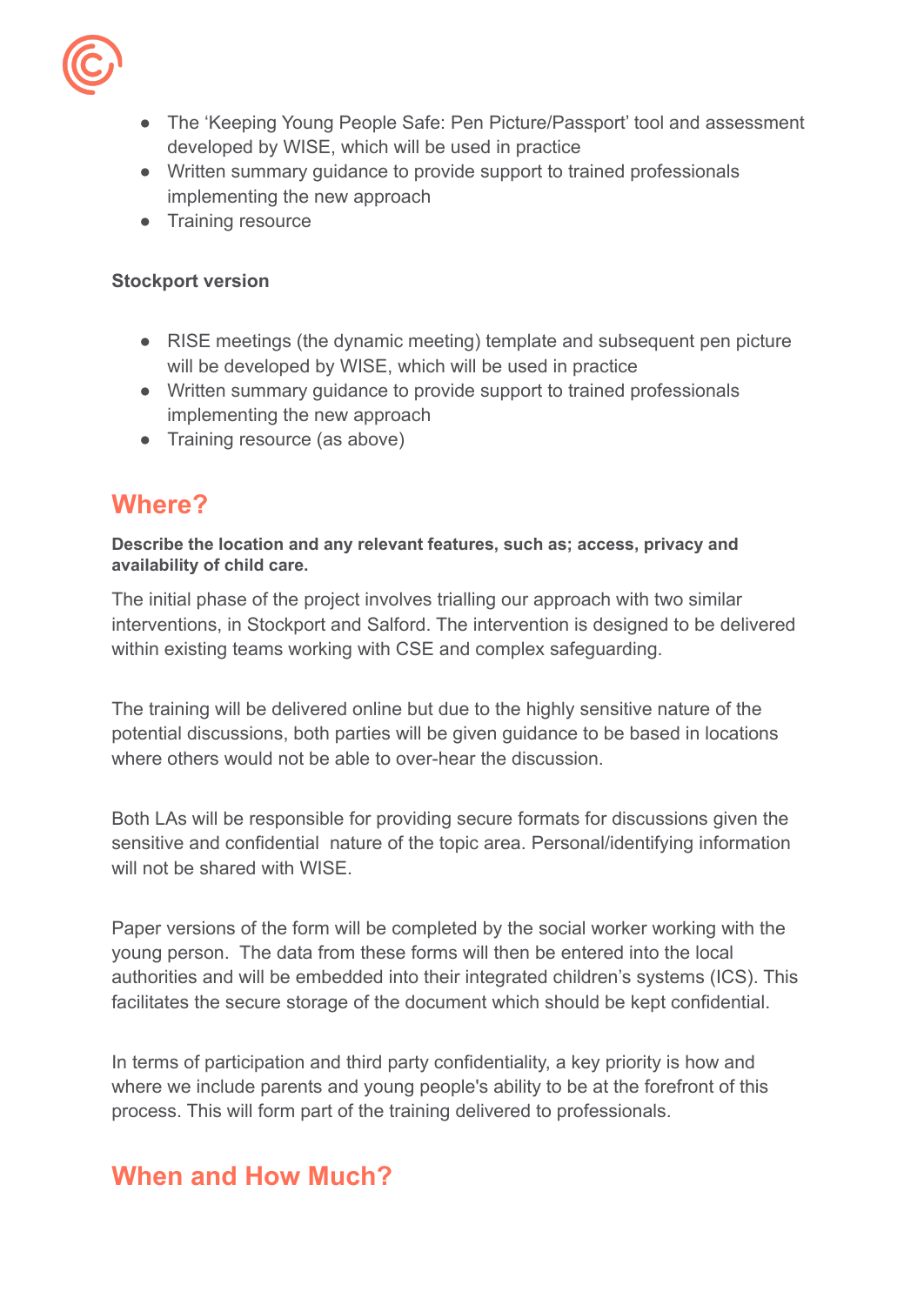

#### **Specify how often, for how long and over what duration the activity will last.**

Based on current approaches to working with young people in the context of complex safeguarding a RISE meeting or WISE form would be completed early on in the intervention with the young person and then at approx 3 monthly intervals or if there is a significant event or a change in circumstances. The approach is about systems change and will last the duration of the services' involvement.

## **Tailoring?**

**Describe how the intervention can be adapted to the needs of service users and which aspects would be delivered with some consistency from one service user to the next.**

The approach is framed around the seven principles of effective service design (RiP, 2018) This approach underpins Complex Safeguarding's approach.

These are:

1) Young people should be at the centre; their developmental needs and their strengths must drive our response

- 2) Context matters; young people need a holistic approach
- 3) Exploitation is complex therefore the response cannot be linear or simple
- 4) No agency can address exploitation in isolation, collaboration is essential
- 5) Knowledge is crucial
- 6) Communities and families are valuable assets and may also need support

7) Equip and support the workforce; effective services require resilient practitioners

Central to the approach is taking into account the demographic characteristics and identities of the children and young people, so we would expect a high degree of tailoring by social workers for each young person based on their intersecting identities and needs.

Further, as outlined above, WISE is piloting multiple approaches (initially two), and aiming to continue to adjust the intervention as it goes through the piloting process. The aim is to have a newly adapted model ready for further testing in 2021.